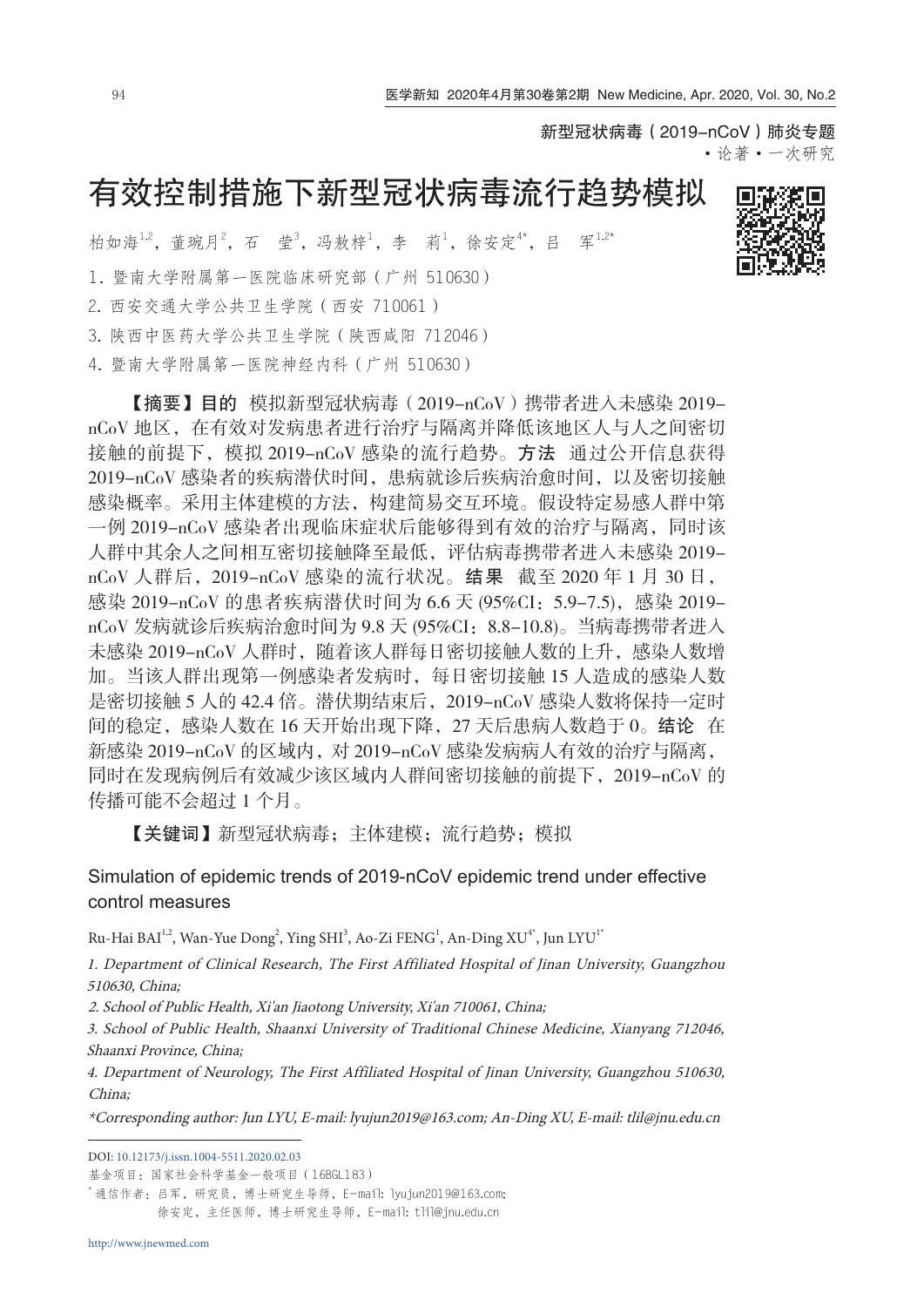【Abstract】Objective To simulate the epidemic trends of 2019-nCoV in a susceptible population under effective control measures. Methods Data was collected from public resources. Agent-based modeling (ABM) was used to modeling the epidemic trend of 2019-nCoV. Assume that the first case of 2019-nCoV infection can be effectively treated and isolated after clinical symptoms appear, and the close contact between the other subjects is minimized. We assessed the epidemic trend of 2019-nCoV infection after the virus carriers enter the uninfected 2019-nCoV region. Results As of January 30, 2020, the latency of 2019-nCoV was 6.6 days (95% CI: 5.9- 7.5), and the cure time of 2019-nCoV was 9.8 days (95% CI: 8.8-10.8). When the virus carriers entered the uninfected area, as the number of daily close contacts increased, the number of infections increased. At the time of the first symptom patient, 42.4 times people were infected with close contact with 15 people a day than 5 people a day. After the end of incubation period, the number of 2019-nCoV infections will remain stable for a certain period of time. The number of infections will start to decline after 16 days, and absent after 27 days. Conclusion With the effective control measures, including isolation and effective treatment of patients with 2019-nCoV, effective decrease the close contact between the population, the epidemic of 2019 nCoV would not seem to more than one month.

【Keywords】2019-nCoV; Agent-based modeling; Epidemic trend; Simulation

2019年12月, 武汉市出现病毒性肺炎 病例,经过确认这类疾病的病原为新型冠状 病毒,世界卫生组织(WHO)确认并命名 为 2019-nCoV, 该病原感染所致的肺炎称为 新型冠状病毒肺炎。

WHO 报告显示, 人与人之间的传播 正在发生 [1]。目前,该病毒感染确诊人数 仍然在逐渐迅速上升。我国 31 个省(自治 区、直辖市)和新疆生产建设兵团均出现 了 2019-nCoV 的确诊病例,累计确诊病例 17205 例,疑似病例 21 558 例(截至 2 月 2 日 24 时)<sup>[2]</sup>。此外,泰国、日本、韩国、美 国等 20 余个国家也相继确诊了新型冠状病 毒肺炎病例。2020年1月31日, WHO 进 一步将 2019-nCoV 感染的肺炎确定为国际 关注的突发公共卫生事件 [3]。

为应对这一突发的公共卫生问题, 武汉 市于 1 月 23 日正式实施《传染病防治法》 规定的"甲类传染病疫区封锁"措施;各省 相继正式启动重大公共突发卫生事件一级响 应;倡导居民采取公共场所佩戴口罩、减少 出行等个人防护措施;对病人进行隔离治疗, 通过控制传染源,切断传播途径等方式以期 对疫情进行有效控制。

现阶段,更好了解 2019-nCoV 在人群 中的传播模式及控制措施效果至关重要,这 些信息将有助于部署协调进一步地疫情防 控,评估控制措施效果,同时也有助于减少 群众恐慌情绪。

本研究拟通过主体建模(Agent-based modeling, ABM),模拟一定时空范围内的交 互环境下,无症状的 2019-nCoV 携带者进 入一定时空范围内未感染 2019-nCoV 人群 后,2019-nCoV 感染在该人群中的流行状态。 本研究假设该时空范围内 2019-nCoV 感染 者发病后,能够对其进行有效的治疗与隔离, 同时该时空范围内能够有效减少人与人之间 的密切接触。本研究通过对不同密切接触水 平下 2019-nCoV 感染的趋势进行模拟, 以 期为相关人员提供参考信息。

## 1 材料与方法

## 1.1 研究材料

获本研究中,通过 2019-nCoV 的密切 接触感染概率、感染 2019-nCoV 的患者疾 病潜伏时间、患病就诊后疾病治愈时间和每 日人均密切接触人员数量对 2019-nCoV 流 行趋势进行仿真模拟,以上数据均由公开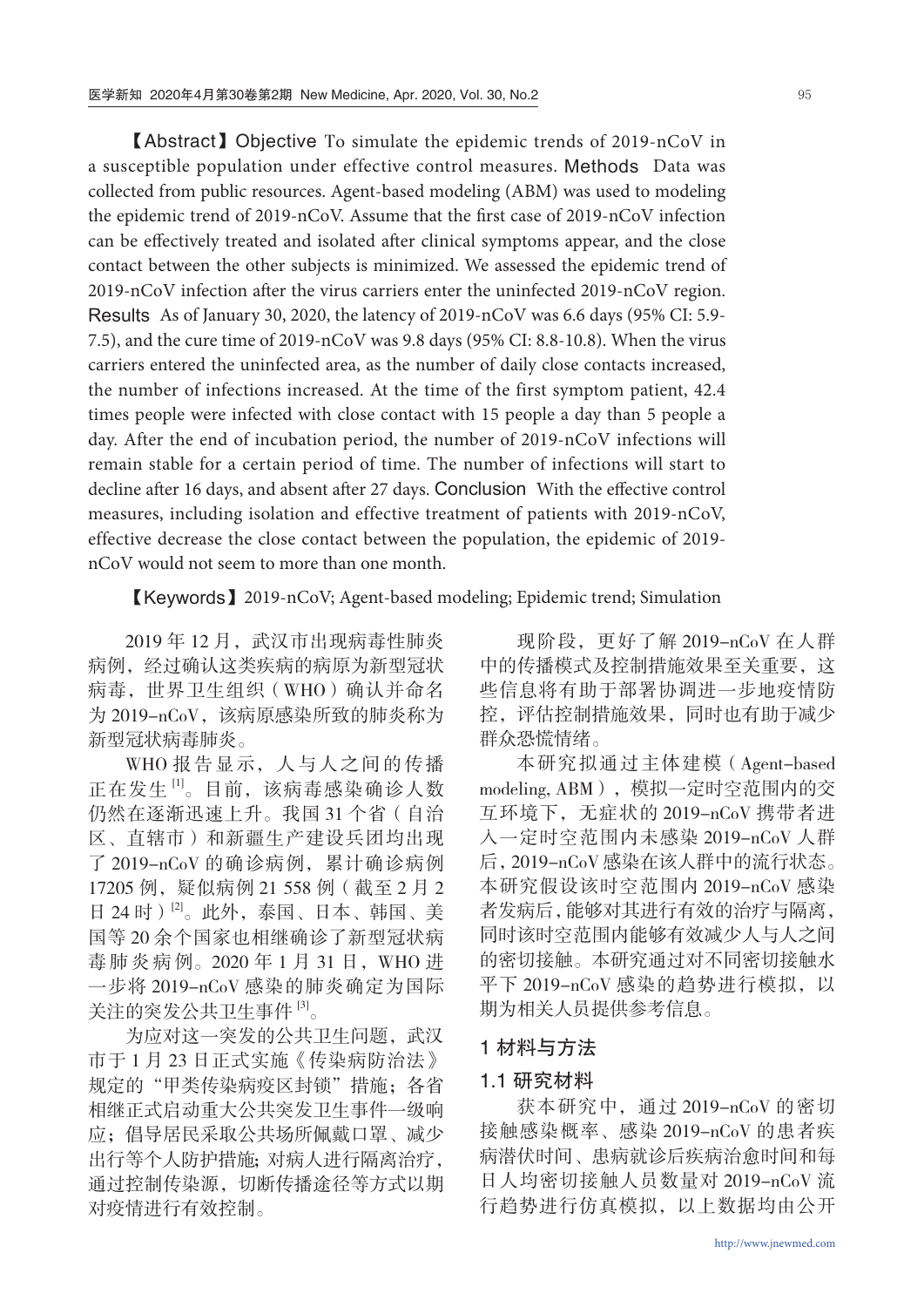信息获得 [4,5]。潜伏时间为首次接触 2019 nCoV 时间与发病时间之差,疾病治愈时间 为 2019-nCoV 确诊时间与治愈出院时间之 差。截至 2020 年 1 月 30 日,通过网络媒体 等公开信息途径,共收集到具有详细潜伏期 患者 64 例, 具有详细治愈信息患者 84 例。 由于目前尚缺少有关 2019-nCoV 的接触感 染概率数据,本研究通过目前公开报告中的 全国 2019-nCoV 感染确诊病例数与全国密 切接触 2019-nCoV 感染者人数进行估计。 假设未发病的个人(包括易感居民与处于潜 伏期的患者)每日分别与5人、10人,以 及 15 人进行密切接触, 评估不同密切接触 水平对 2019-nCoV 流行产生的影响。

## 1.2 研究方法

本 研 究 中, 采 用 Bootstrap 方 法 抽 样 1000 次对感染 2019-nCoV 的患者疾病潜伏 时间, 2019-nCoV 的接触感染概率, 以及 患病就诊后疾病治愈时间的不确定性进行 评估;采用主体建模的方法,对此次 2019 nCoV 的流行趋势进行分析。

ABM 是一种用来模拟具有自主意识主 体的行动和相互作用的计算模型,已被广 泛应用于包括生物学、生态学和社会科学 在内的多个领域 [6]。本研究运用 ABM 模型, 对 2019-nCoV 的爆发流行趋势进行模拟。 由于 2019-nCoV 传播过程较为复杂,构建 ABM 模型相关参数较难获得,故对 2019nCoV 传播现实状况中的复杂过程进行了一 定的简化。

主体是 ABM 模型的基础。本研究假定 ABM 模型中每一个主体的状态均可分为易 感、感染、发病、免疫四个状态。易感状态 的主体感染疾病后为感染状态,该状态有一 定时间的潜伏期,在此期间能够有一定概率 传染给接触到的其他主体。经过潜伏期后, 感染疾病的主体开始发病,本研究中,假定 对所有发病主体,都能够进行有效的治疗与 隔离,同时,在发现第一例发病主体后,所 有主体能够有效减少与其它主体的密切接 触。发病的主体经过一定时间的治疗,痊 愈后获得免疫。由于目前尚缺少 2019-nCoV 感染治愈后具体的免疫时间,故本研究未评 估主体免疫后对疾病传播的影响。

本研究中,使用 ABM 模型构建了一个 简易的交互环境,在该环境中假设每一个主 体的活动范围仅为家庭与公共场所。在疾病 的症状出现前(即主体未感染或主体感染但 是处于潜伏期),主体正常离开家去公共 场所,然后再返回家中。为模拟 2019-nCoV 的流行趋势,共设置了 10 000 个主体,并 随机对其中 1 个主体进行感染。ABM 模拟 实验共进行 10 次,取平均值作为实验结果。

数据的整理与清理使用 R3.6.2 软件实 现,ABM 模型使用 Anylogic 软件实现。

#### 2 结果

## 2.1 模型参数

模型参数设置结果如表 1 所示。

表1 模型参数 Table 1. Model parameters

| 参数                         | 值               |
|----------------------------|-----------------|
| 2019-nCoV感染患者密切接触感染率(%)    | 10.4(8.7, 13.0) |
| 感染2019-nCoV的患者疾病潜伏时间(天)    | 6.6(5.9,7.5)    |
| 感染2019-nCoV发病就诊后疾病治愈时间 (天) | 9.8(8.8, 10.8)  |
|                            |                 |

注: "2019-nCoV 密切接触感染率 = 全国确诊病例数 / 全国密切接触病 例人数

# 2.2 有效控制措施下新型冠状病毒流行趋 势

当第一例 2019-nCoV 携带者进入易感 人群,随着人与人之间密切接触数目的增 加,2019-nCoV 感染人数随之增加。截止第  $-$  例 2019-nCoV 感染患者发病时, 密切接 触 15 人的病毒感染人数是密切接触 5 人的 42.4 倍。当第一例 2019-nCoV 感染发病后, 在对患者进行有效隔离,同时有效减少其它 人群人与人之间密切接触的前提下,2019 nCoV 感染人数将保持一定时间的稳定,并 于 16 天出现下降,27 天患病人数趋近于 0, 如图 1 所示。

# 3讨论

本研究模拟了在简易交互环境下,处于 潜伏期的 2019-nCoV 携带者进入易感人群 后,2019-nCoV 感染随时间的变化状况。研 究结果显示,随着人群密切接触人数的上升, 感染 2019-nCoV 的人数随之增加。在理想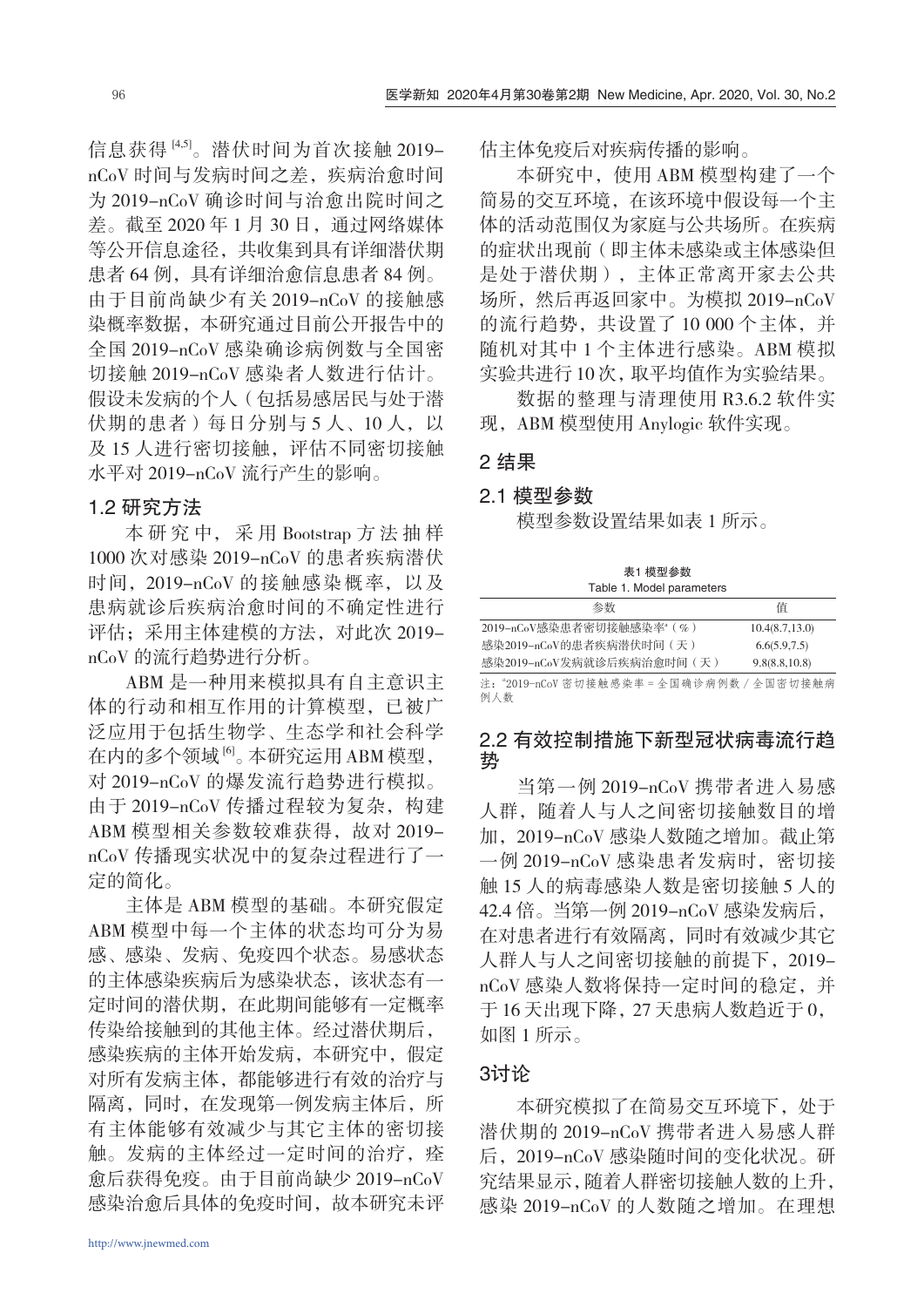

Figure 1. Epidemic trends of novel coronaviruses under effective control measures

状况下,即该易感人群中出现第一例感染 2019-nCoV 的人员发病起, 该群体中所有成 员能够有效减少人与人之间的密切接触,同 时所有感染 2019-nCoV 发病的患者均能够 得到有效的隔离与治疗,在病毒携带者进入 该群体后第 25 天, 2019-nCoV 感染患病人 数降至 0 例。

本研究估计了感染 2019-nCoV 的潜伏 期。本研究结果显示,感染 2019-nCoV 的 患者疾病潜伏时间为 6.6 天 (95%CI: 5.9-7.5), 该结果略高于之前发表的研究结果<sup>[7]</sup>。Qun Li 等的研究通过对 10 例确诊的 2019-nCoV 感染病例进行分析,判断 2019-nCoV 感染 的潜伏时间为 5.2 天 (95%CI: 4.1-7.0)<sup>[7]</sup>。这 种差异可能是由于 Qun Li 等的研究报到时 间相对较早,病例数相对较少所致。

减少人员的密切接触是控制 2019-nCoV 传播的重要手段,也是疫情爆发后防控工作 的重点。本研究结果表明,2019-nCoV 携带 者进入一个尚未感染 2019-nCoV 的易感人 群,在潜伏期内,随着人与人之间密切接触 人数的上升,感染 2019-nCoV 的人数随之 增加,密切接触人数为 15 人时的病毒感染 人数是密切接触 5 人的 42.4 倍。因此, 减 少人与人之间的密切接触,将有助于控制处 于潜伏期的病毒携带者与健康的易感个体的 密切接触,从而减少易感人群病毒感染数量。 同时,对密切接触者采取较为严格的医学观 察等预防性公共卫生措施也具有重要意义。

需要注意的是,随着农历春节的结束, 即将到来的"返工潮"可能会对 2019-nCoV 的防控带来巨大的压力,尤其是对于劳务输 入省份。为防止疫情的二次爆发,积极落实 早发现、早隔离、早报告、早治疗是控制 2019-nCoV 流行的重要手段。同时宣传正确 的生活习惯,包括正确佩戴口罩,正确且及 时洗手,减少去人多且封闭的场所等,合理 膳食,适量运动,戒烟限酒,心理平衡都将 有助于控制 2019-nCoV 疫情。

本研究采用基于主体建模的方法对此次 疫情在防控下的传播趋势进行了分析,其中 主要参数由公开信息获得。但考虑到对于潜 伏期与治疗时间而言,由于可能依然有一定 数量处于潜伏期的患者尚未发病,大量的患 者仍然在接受治疗,同时,通过公开信息收 集的数据较为有限,故对于潜伏期时间与治 疗时间的评估中可能存在一定的误差,这些 误差会对模型产生一定的影响。同时,本 研究的假设相对较为理想,这可能导致对 2019-nCoV 持续时间有一定的低估。

尽管如此,本研究通过模拟理想公共卫 生状况下,处于潜伏期的病毒携带者对易感 人群传播病毒的过程发现,在对感染 2019 nCoV 发病病人有效的治疗与隔离的情况下